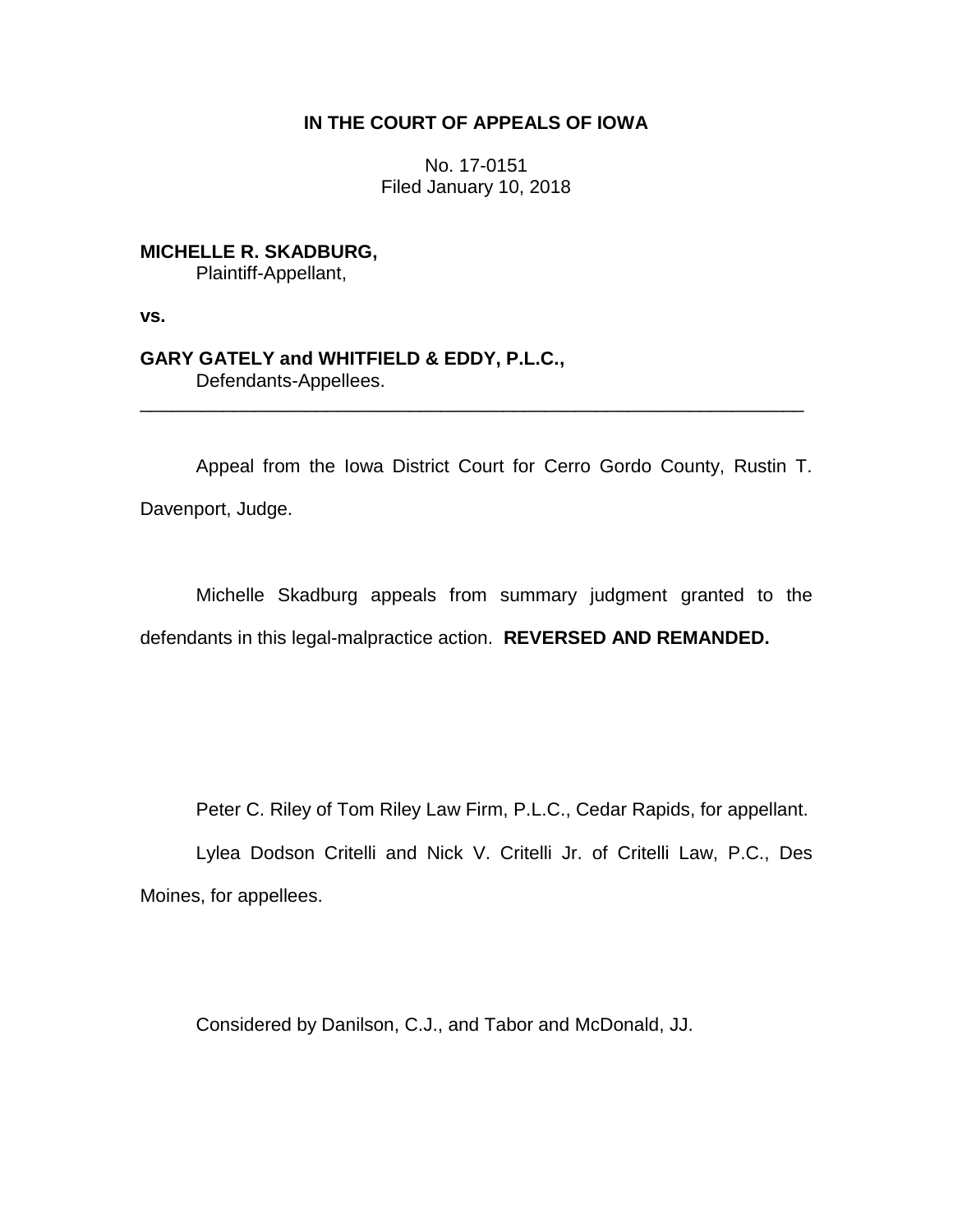## **DANILSON, Chief Judge.**

Michelle Skadburg appeals from summary judgment granted to the defendants in this legal-malpractice action. We conclude there remains a genuine issue of material fact as to when Skadburg knew of the cause of action and, thus, when the statute of limitations on this action began to run. Summary judgment should not have been granted, and we reverse and remand.

## **I. Undisputed Facts.**

The following facts are not in dispute. Barbara Haffner died on August 20, 2008. Skadburg is Haffner's sole heir and she was the designated beneficiary of Haffner's life insurance policy (\$20,000) and a 401k account (\$87,054.65).

On November 6, 2008, Skadburg was appointed as administrator of Haffner's estate and Gary Gately of Whitfield & Eddy, P.L.L.C. was designated as attorney for the administrator.

Upon the advice of counsel, Skadburg used funds she received as the designated beneficiary of exempt proceeds to pay Haffner's outstanding bills and other expenses.<sup>1</sup> Ultimately, it was determined the estate was insolvent as the

. . . .

 $\overline{a}$ 

<sup>&</sup>lt;sup>1</sup> In her answer to an interrogatory to "Please identify every bill or debt of the Haffner Estate you claim to have paid with funds exempt from estate debts, and for each provide the following information: . . . ."

Skadburg responded:

It is impractical to answer this question for each payment of a bill or debt as the answer to each subpart is the same for about every payment. If the answer to a subpart differs based on particular payments, this will be identified.

<sup>(</sup>d) Mr. Gately told me to pay all of my Mother's debts and keep the rest of the money that was left. He told me I did not have to open an estate account since I was the only heir and that it could all be paid through my personal bank account. I did not pay anything until Mr. Gately told me to do so.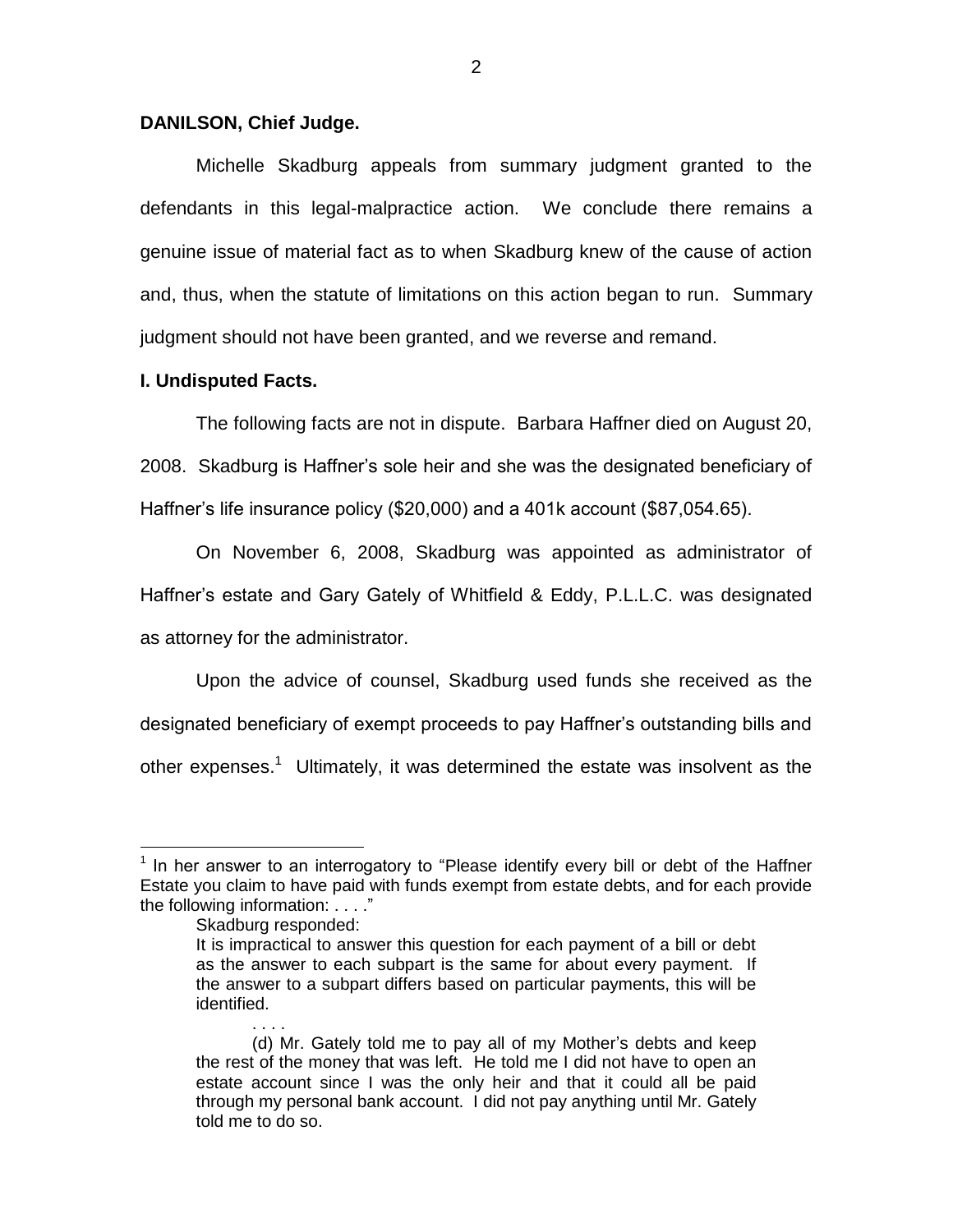debts exceeded the assets. Because the estate and Skadbury, as the administrator, only had to pay the estate's debts to the extent of the assets, her use of her exempt funds to pay her mother's debts gave rise to her claim of

malpractice.

 $\overline{a}$ 

. . . .

With respect to the payment of debts, Skadburg and Gately had several

communications by email during the pendency of the estate administration. In a

January 30, 2009 email to Gately, Skadburg wrote:

Anyway, this news today was kind of sickening for me. I would like to think I would have done the right thing and paid off her debts even if l wasn't legally obligated to . . . ,

I should have given you the entire list of debts and asked for more specific advice on what to do, but I took you at your word to pay the debts and did that. Anyway it was her money and her debt and no use second guessing now as they have been paid and that is that.

In a December 30, 2009 email to Gately, Skadburg wrote,

As far as the fees, Tom [Reavely] had told me when this started that he would charge me \$200-300 to do this. I do realize there has been more work involved so I am willing to negotiate on this, but I will be honest, not willing to pay the usual fee. . . . It seems there has been miscommunication in all of this.Paying off mom's debt with money that should not have been part of the estate was one of the issues that has arisen. Gary and I have talked through this and what is done is done, but please take these kinds of things into consideration when setting the fee.

<sup>(</sup>e) The exempt proceeds were deposited in my personal account and commingled with my personal funds. Expenses were paid out of my personal account.

<sup>(</sup>g) At the time the estate was opened, Mr. Gately told me to pay all bills and I could keep the remaining money. In December of 2008, he told me to pay the U.S. Bank credit card and that I could forward any other creditors to him. I told him all other bills had been paid.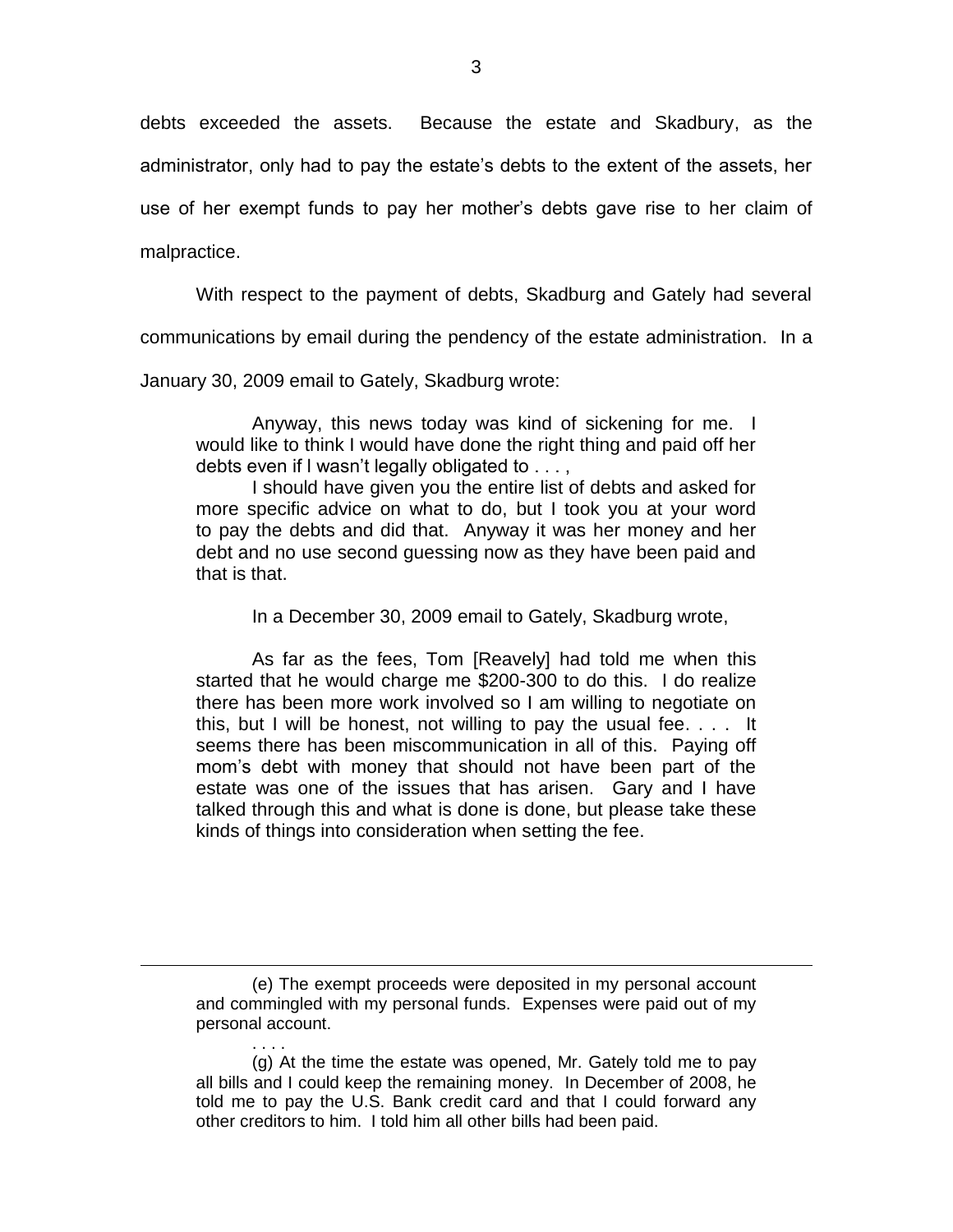In a March 26, 2010 note to Gately, Skadburg wrote, "One other question—is any of the money paid to the creditors refundable since those should not have been paid out of the estate assets?"

On August 18, 2010, the probate court entered an order approving the administrator's final report, discharging the administrator, and closing the estate.

In a letter dated August 31, 2010, Gately wrote to Skadburg: "Enclosed for your records is the Order of the Court Approving Final and Supplemental Final Reports and discharging Administrator. In essence, this is the final step and the estate is now closed and you are discharged as the Administrator."

On August 19, 2015, Skadburg filed a petition at law asserting Gately was negligent in his representation of the administrator. Gately answered, asserting the action was barred by Iowa Code section 614.1 (2007), which provides a fiveyear statute of limitations. Gately filed a motion for summary judgment, asserting the action was filed beyond the statute of limitations. Gately asserted the latest date on which the action accrued was August 18, 2010, and therefore, even calculated most favorably to Skadburg, the August 19, 2015 filing of the action was one day after the limitations period had run.

Skadburg resisted, asserting the petition was "submitted to the clerk of court on August 18, 2015," and Gately represented Skadburg "with regard to the probate of the Estate . . . until August 31, 2010."

The district court concluded Skadburg knew Gately had given her incorrect advice regarding the administration of the estate on December 29, 2009, as evidenced by her email. Alternatively, the court concluded she demonstrated actual or imputed knowledge that Gately had given her incorrect

4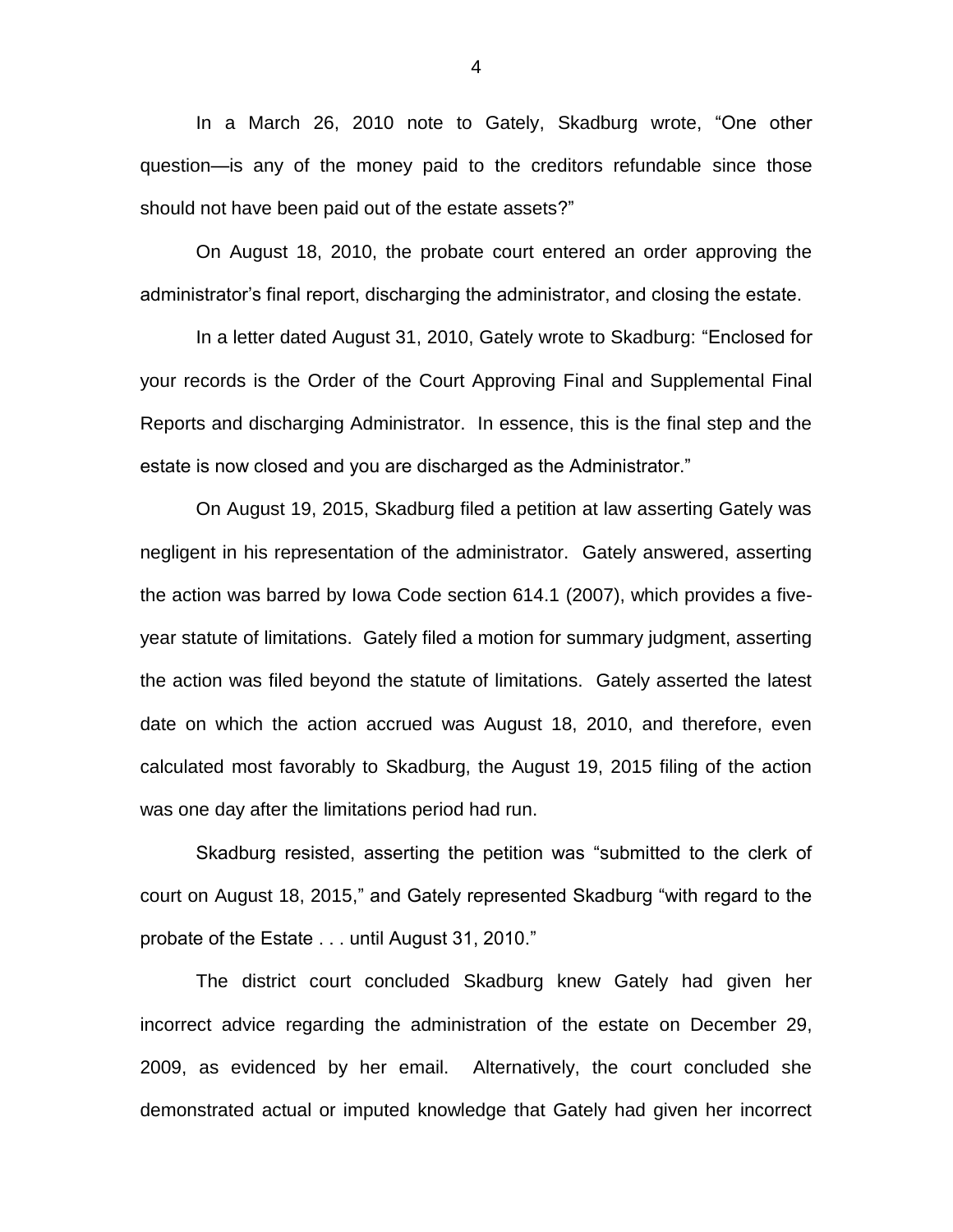advice on March 26, 2010, as evidenced by her statement in the email—"since those should not have been paid out of the estate assets." In either event, the five-year statute of limitations had run before the filing of the suit.

Skadburg appeals, asserting she was not aware of all elements of her legal-malpractice claim until after Gately's representation ceased and the principle of continuous representation avoids the statute of limitations.

## **II. Scope and Standard of Review.**

We review grants of summary judgment for correction of errors at law. *Vossoughi v. Polaschek*, 859 N.W.2d 643, 649 (Iowa 2015). "Summary judgment is appropriate when there is no genuine issue of material fact and the moving party is entitled to judgment as a matter of law." *Amish Connection, Inc. v. State Farm Fire & Cas. Co.*, 861 N.W.2d 230, 235 (Iowa 2015). We view the facts in the light most favorable to the nonmoving party. *Veatch v. City of Waverly*, 858 N.W.2d 1, 6 (Iowa 2015).

*Barker v. Capotosto*, 875 N.W.2d 157, 161 (Iowa 2016).

## **III. Discussion.**

"Legal malpractice consists of the failure of an attorney 'to use such skill, prudence and diligence as lawyers of ordinary skill and capacity commonly possess and exercise in the performance of the tasks which they undertake.'" *Millwright v. Romer*, 322 N.W.2d 30, 32 (Iowa 1982) (citation omitted). A party seeking to establish a prima facie claim of legal malpractice must establish "(1) a duty arising from the established existence of an attorney-client relationship; (2) the attorney breached that duty; (3) the attorney's breach was the proximate cause of injury to the client; and (4) the client suffered actual damage, injury, or loss." *Barker*, 875 N.W.2d at 161.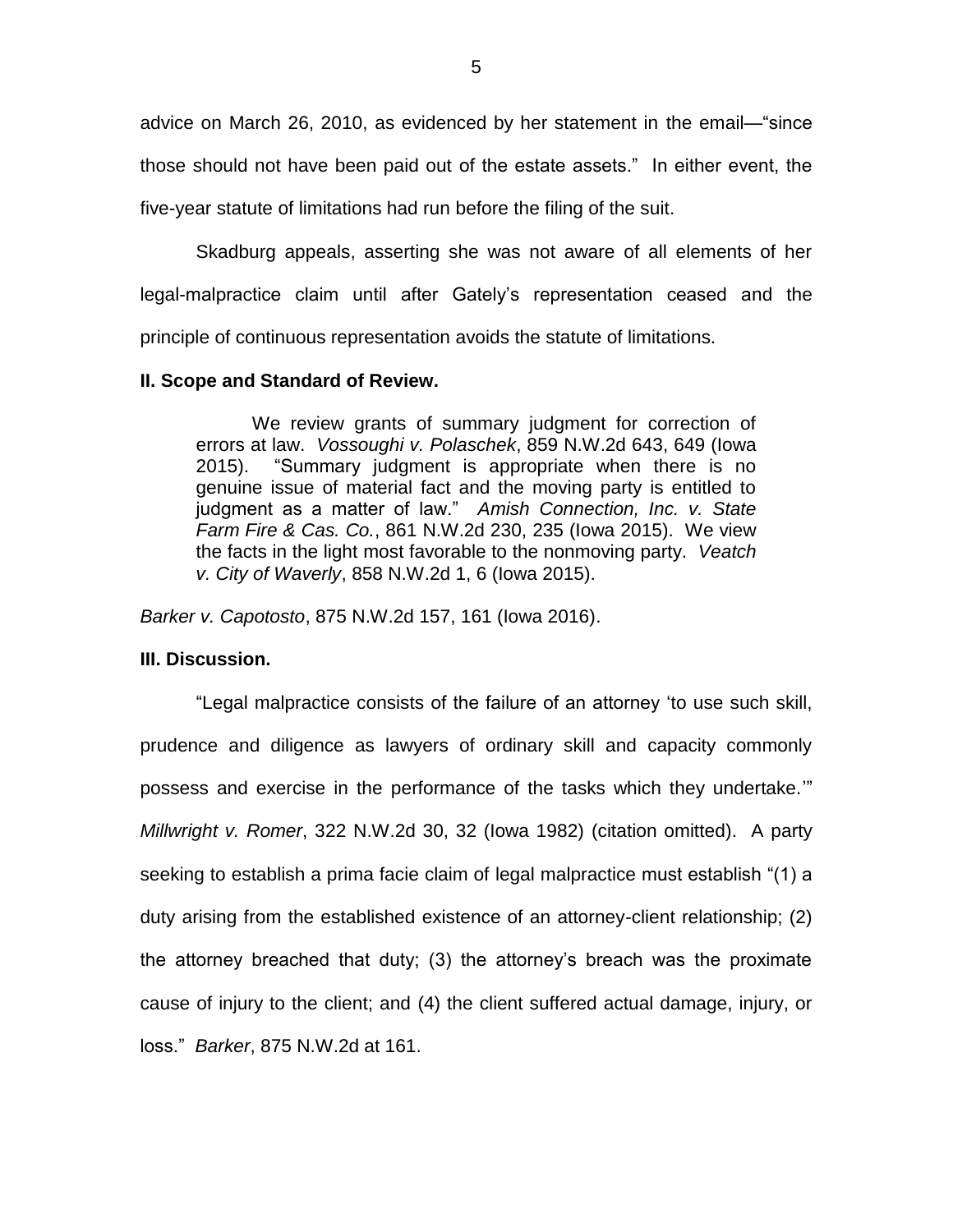A legal-malpractice action is subject to a five-year statute of limitations. *See* Iowa Code § 614.1(4); *Vossoughi*, 859 N.W.2d at 648. "Generally, a claim accrues when 'the wrongful act produces injury to the claimant.'" *K & W Elec., Inc. v. State*, 712 N.W.2d 107, 116 (Iowa 2006) (citation omitted). However,

[t]he discovery rule tolls the statute of limitations until the plaintiff has discovered "the fact of the injury and its cause" or by the exercise of reasonable diligence should have discovered these facts. *K & W Elec., Inc.*, 712 N.W.2d at 116 (citation omitted); *see also Nixon v. State*, 704 N.W.2d 643, 646 (Iowa 2005) (applying discovery rule to claim of fraudulent misrepresentation). Once a claimant learns information that would inform a reasonable person of the need to investigate, the claimant "'is on inquiry notice of all facts that would have been disclosed by a reasonably diligent investigation." *K & W Elec.*, 712 N.W.2d at 117 (citation omitted). A claimant can be on inquiry notice without knowing "the details of the evidence by which to prove the cause of action." *Vachon v. State*, 514 N.W.2d 442, 446 (Iowa 1994).

*Hallett Constr. Co. v. Meister*, 713 N.W.2d 225, 231 (Iowa 2006).

Here, Gately argues the alleged wrongful act produced Skadburg's injury in 2008, long before this action was begun. And even if the discovery rule tolled the statute of limitations for a time, this record demonstrates Skadburg discovered the fact of injury and its cause by December 29, 2009.

We must note, however, a client has a "right to rely upon the superior skill and knowledge of his attorney." *Vossoughi*, 859 N.W.2d at 650 (quoting *Millwright*, 322 N.W.2d at 34); *see also Neylan v. Moser*, 400 N.W.2d 538, 542 (Iowa 1987). Moreover,

a litigant who believes she may have been injured through her attorney's negligence should not be forced to choose between (a) sabotaging her relationship with her attorney during ongoing representation by filing a legal malpractice claim, and (b) waiving her opportunity to bring the claim before the statute of limitations extinguishes it.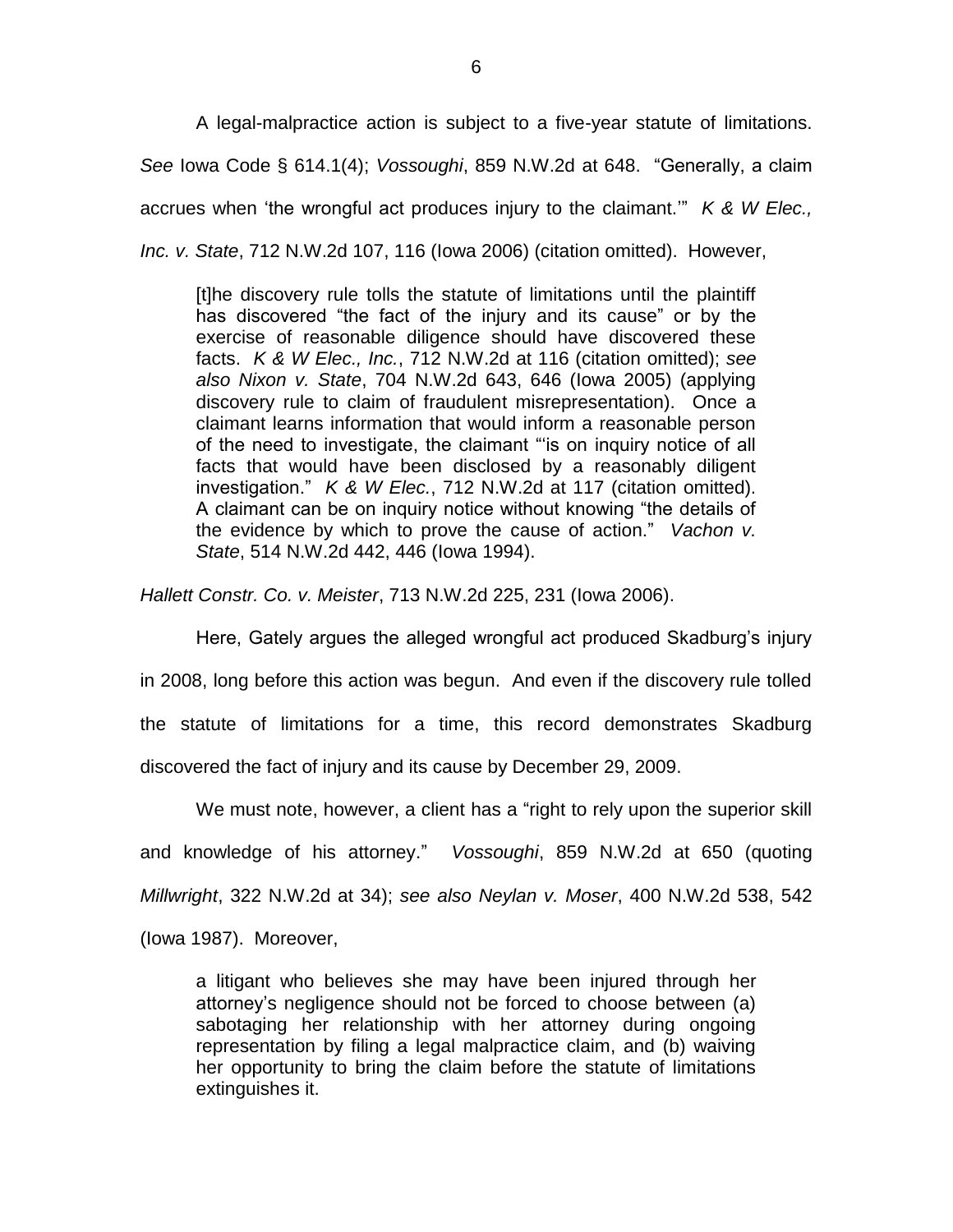*Vossoughi*, 859 N.W.2d at 650 (citing with approval *Amfac Distrib. Corp. v. Miller*, 673 P.2d 795, 799 (Ariz. Ct. App. 1983) ("Under our rule, a client will not have to challenge and question every decision made by his attorney or routinely double check his attorney's conduct. . . . Thus, the client will have peace of mind to allow the legal process to work fully and finally in hopes that his position will ultimately be vindicated and will not be forced to disrupt his relationship with his lawyer to preserve what he thinks may be a valid malpractice claim.")).

In 2012, Vossoughi and a company he owned sued an attorney who had prepared documents in 2006 in connection with the sale of real and personal property, claiming the attorney negligently performed legal services in negotiating, drafting, and providing legal advice. *Id.* at 647-48. The district court concluded the action was time-barred. *Id.* The supreme court noted:

Legal malpractice claims sound in negligence. Claims based on negligence do not accrue, and the statute of limitations does not begin to run, until the injured plaintiff "has actual or imputed knowledge of all the elements of the action." *Franzen* [*v. Deere & Co.*], 377 N.W.2d [660,] 662 [(Iowa 1985)]; *accord Buechel v. Five Star Quality Care, Inc.*, 745 N.W.2d 732, 736 (Iowa 2008); *Stanley L. & Carolyn M. Watkins Trust v. Lacosta*, 92 P.3d 620, 628 (Mont. 2004) ("[T]he statute of limitations in a legal malpractice action does not begin to run until . . . all elements of the legal malpractice claim, including damages, have occurred.").

*Id.* at 649. The supreme court concluded Vossoughi and his company did not suffer actual injury until "at least February 2008 when the buyers defaulted on their contract payments." *Id.* at 658. Thus, the supreme court found the malpractice claim was not time-barred. *Id.*

In another legal-malpractice case, the supreme court found the statute of limitations barred a claim because the "plaintiffs, under the vigilance which the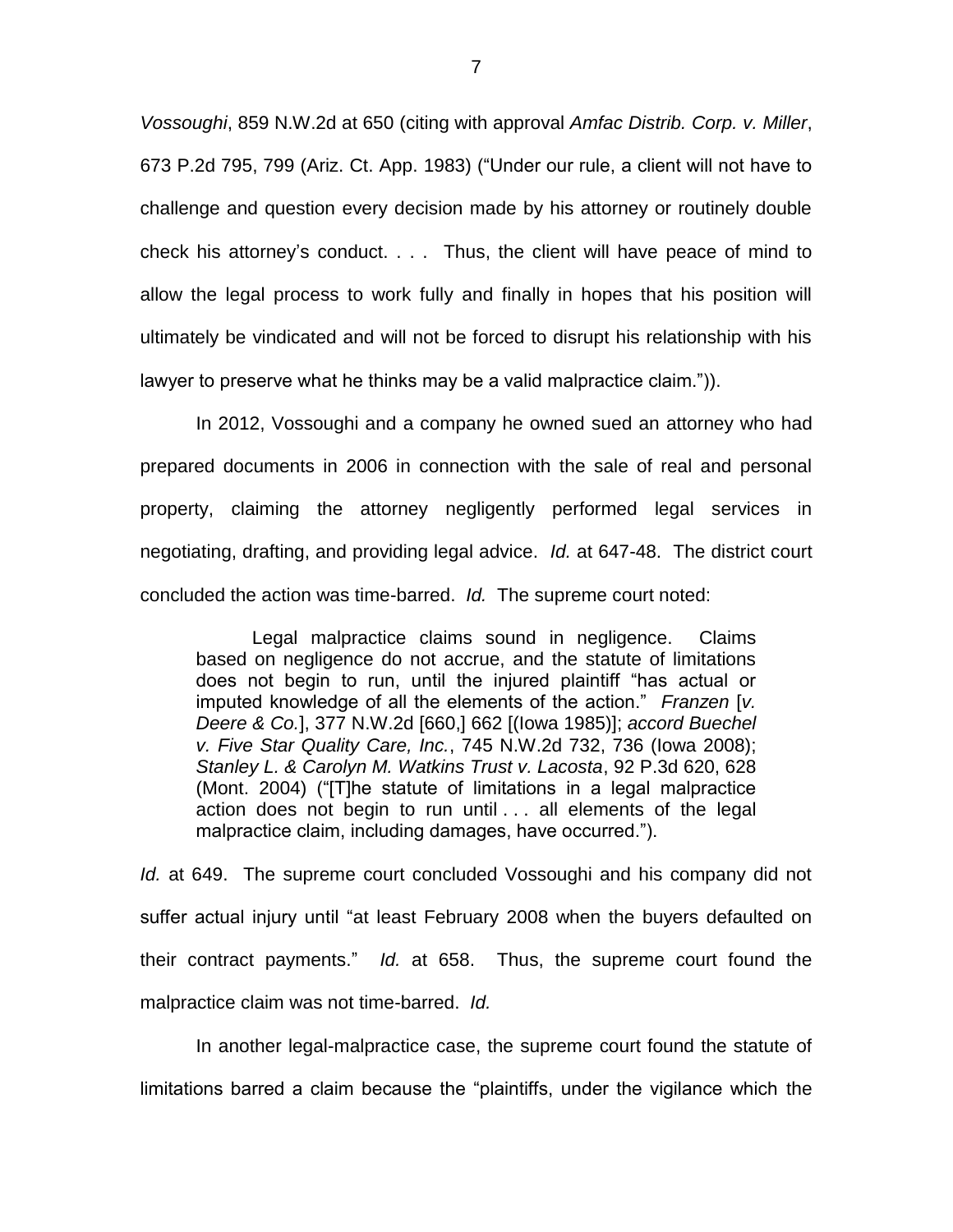law requires of them, should have known that the will violated the rule against perpetuities." *Millwright*, 322 N.W.2d at 33. The court observed, "Every citizen is assumed to know the law and is charged with knowledge of the provisions of statutes." *Id.* The court discussed three reasons underlying the discovery rule in legal-malpractice cases: (1) "that a client has a right to rely upon the superior skill and knowledge of [their] attorney"; (2) "that the absence of such a rule denigrates the duty of the attorney to make full and fair disclosure to the client"; and (3) that the client does not have the ability or opportunity to detect the mistake*. Id.* at 34. In *Millwright*, however, "[n]one of the reasons for application of the discovery rule to legal malpractice actions support an exception to the presumption of knowledge of the law in this present action by beneficiaries based upon a negligently drafted will." *Id.* The court's conclusion was supported by the fact that the attorney being sued did not represent the plaintiffs; because there was no attorney-client relationship, there was no duty of full and fair disclosure; and finally the will beneficiaries, even as laymen, "had an ability to detect the mistake." *Id.*

But, in *Dudden v. Goodman*, 543 N.W.2d 624, 625 (Iowa Ct. App. 1995), the plaintiffs were executors of an estate who later sued the attorney who had prepared the tax returns for the estate. The attorney moved for summary judgment based on the statute of limitations. *Dudden*, 543 N.W.2d at 626. This court concluded the exception to the presumption of knowledge was justified. *Id.*  at 627-28. We noted, "Where, as here, there is a continuous attorney-client relationship, it would be palpably unjust and quite unreasonable to require a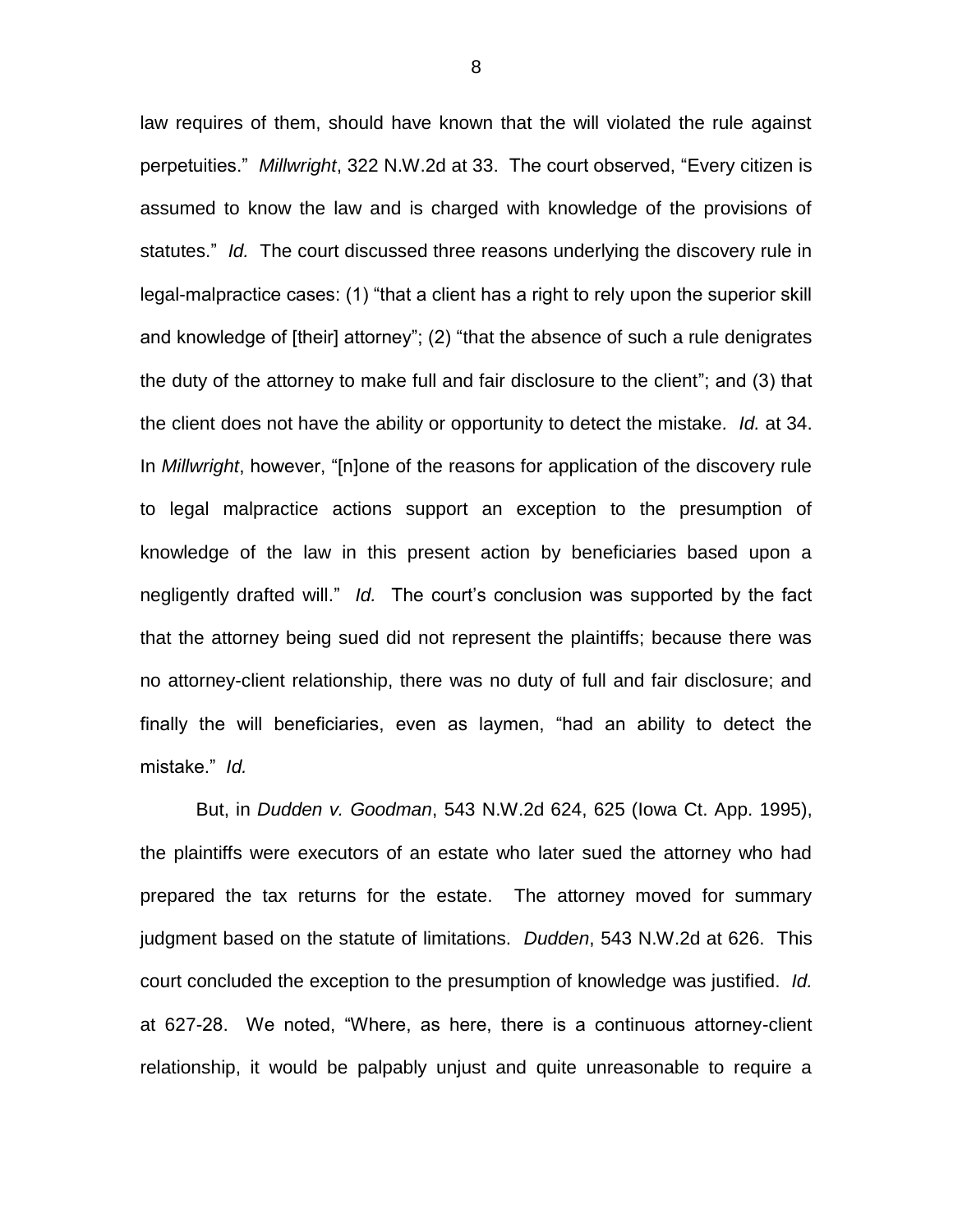client of a lawyer to obtain a second opinion on every professional decision the lawyer makes." *Id.* at 629.

In her brief, Skadburg does not dispute that the alleged negligence of Gately "occurred from the time of her appointment on November 6, 2008, through December of 2008 when Skadburg and Gately discussed" a credit card bill and "Gately told her to pay that bill and refer all creditors to him, and Skadburg told Gately all bills were paid." Yet, Skadburg contends she had no reason to question Gately's actions while he represented her as administrator.<sup>2</sup>

In a supplemental response to Gately's motion for summary judgment,

Skadburg asserted:

Gately never advised Skadburg that her ability to pay debts until four months after the second publication were very limited, and in fact told her to pay all the debts and keep the money that was left. Gately never told Skadburg that the proceeds from the 401k and life insurance were exempt from any claims against the Haffner Estate, that Skadburg could keep those funds, and that she could keep the life insurance and 401k proceeds.

 $\overline{a}$  $2$  Skadburg asserts Gately had a duty to advise her not to pay claims until after four months from the second publication of the estate notice and to inform her that the mistake in payments was due to his failure to properly advise her. She points to Iowa Code section 633.433, entitled "Payment of debts and charges before expiration of fourmonth period":

As soon as the personal representative is possessed of sufficient means over and above the other costs of administration, the personal representative shall pay any allowance made by the court for the surviving spouse and children of the decedent, and may pay the expenses of funeral, burial, and last illness. Prior to the expiration of four months after the date of the second publication of notice to creditors, the personal representative shall pay other debts and charges against the estate as the court orders, and the court may require bond or other security to be given by the creditor to refund such part of the payment as may be necessary to make payment in accordance with this probate code. All payments made by the personal representative without order of court are at the personal representative's own peril.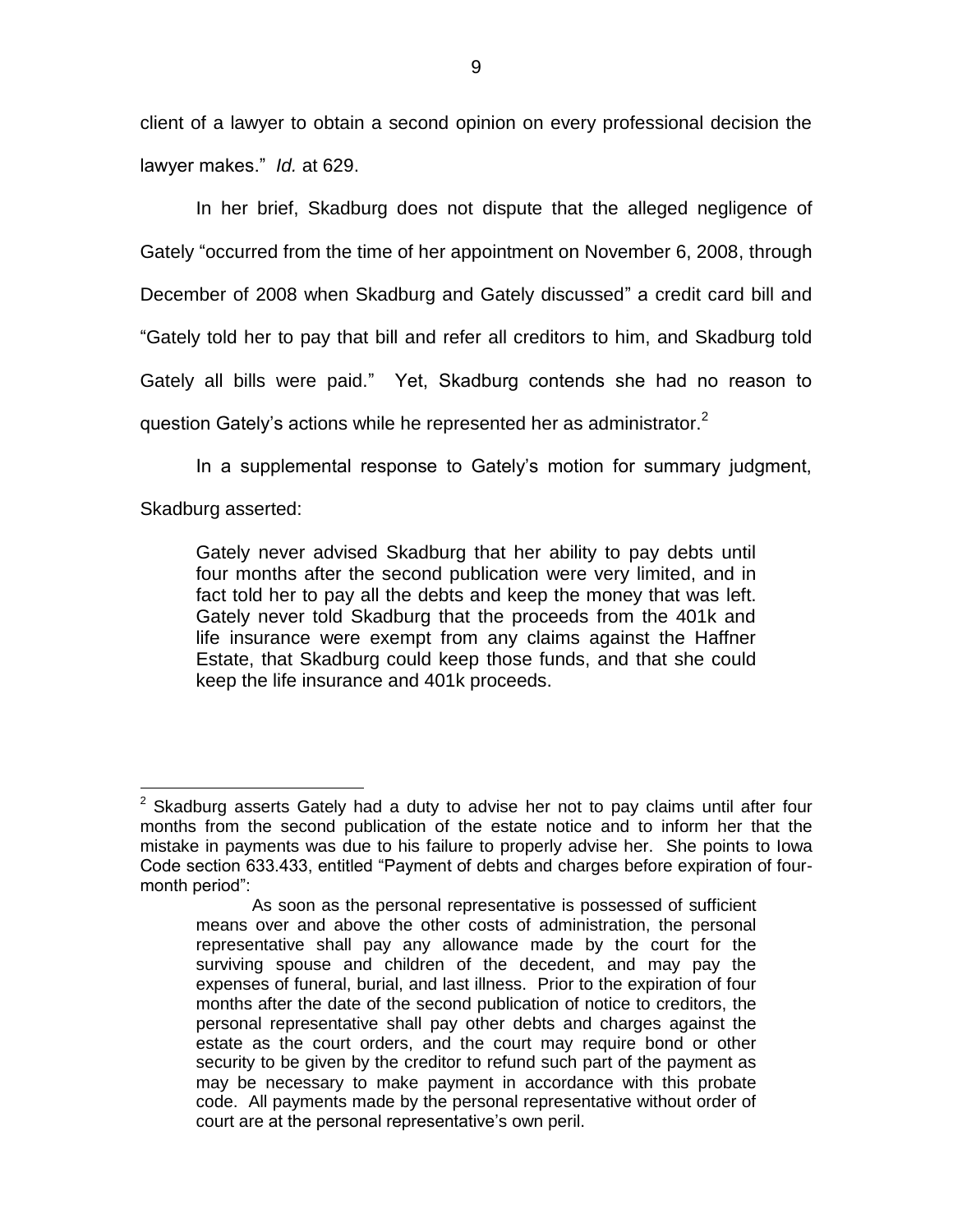In support of her assertion, Skadburg filed her answer to interrogatory No. 2, which asked for the basis of her claim that Gately was negligent in his representation:

I learned after retaining new counsel that under Iowa law claims against the estate, which would include my Mother's debts, should not be paid until after four months from the second publication of the estate notice, except under certain circumstances debts for funeral, burial and last illness expenses, or other claims if a judge orders a claim can be paid. I am told this is stated in Probate Code Sections 633.433 and 434. Mr. Gately never advised me of this, or that I could keep the life insurance and 401k proceeds, and instead told me to pay my Mother's bills, and keep the rest of the money. Mr. Gately never asked me to find out what the bills were and what assets my Mother had that would be subject to estate claims. Mr. Gately should have found out the amounts of the bills or at least that the bills exceeded what was in my mother's bank account, when he first talked to me, and he should have told me not to pay any bills until the period for filing claims had passed.

She also presented a letter from an attorney, Matthew D. Persall, who

opined:

From the review of the probate inventory filed in the estate of Barbara J. Haffner on December 22, 2008, it does not appear that an estate should have ever been opened in the first place. The property listed on Schedule C and F of the probate Inventory could have been transferred by affidavit under Iowa Code § 633.356. The life insurance policy on Schedule D and the 401(k) on Schedule I would not be subject to the administration of the probate court for payment of claims in the estate.

The attorney should have also advised against paying any debts of the estate before the expiration of the four-month period without court order. *See* Iowa Code § 633.433. It appeared that this estate may have been insolvent. It would be a deviation from the standard of care to advise a client to pay any claims if the estate appeared to be insolvent.

Gately suggests Skadburg had a duty to investigate when she became

aware "a problem existed" as "[o]ne purpose of inquiry is to ascertain its exact

nature." *Woodroffe v. Hasenclever*, 540 N.W.2d 45, 48-49 (Iowa 1995).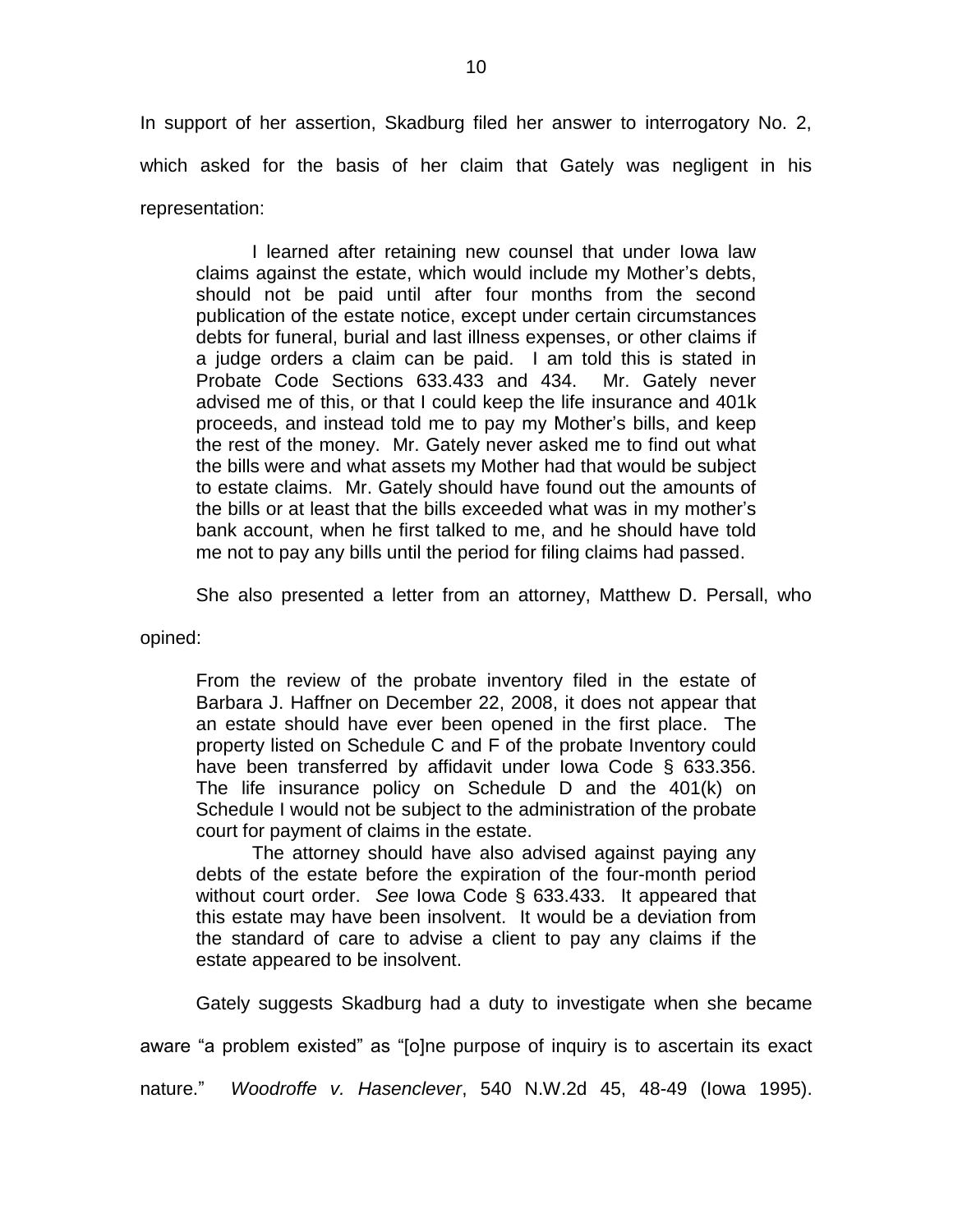Skadburg asserts she "did not know the critical element of her claim, specifically that her lawyer breached his duty when he failed to advise her that she should not pay debts during the claim period, and instead advised Skadburg to pay her mother's debts." She also contends Gately "stood mute" when Skadburg accepted blame for paying bills with exempt funds, which silence constitutes fraudulent concealment. The district court found Skadburg had failed to demonstrate any genuine issue of material fact establishing a claim of fraudulent concealment.

In any event, Skadburg asserts she was entitled to rely upon her attorney's advice and she had no duty to inquire while that representation existed.

The district court rejected Skadburg's claim that the "continuing representation doctrine" avoided the limitations bar. The court observed:

The court does not find that the continuing representation doctrine would be applicable in the present matter. This is not a situation where the individual was harmed, and did not learn of it until years later, all the while retaining the attorney who caused the harm. Rather, [Skadburg] learned of the mistake/negligence prior to the cessation of the attorney-client relationship. Furthermore, the Iowa Supreme Court has not extended the continuous treatment rule in doctor-patient relationships to other relationships where the individual had notice of the negligent actions prior to the termination of the relationship. *Cedar Rapids Lodge & Suites, L.L.C. v. JFS Dev., Inc.*, 789 F.3d 821, 826 (8th Cir. 2015) ("The Iowa court, however, has declined to apply the continuous treatment rule when the plaintiff had notice of negligence prior to the termination of treatment . . ."); *see also Ratcliff v. Graether*, 697 N.W.2d 119, 125 (Iowa 2005) ("the doctrine does not apply when the plaintiff, as here, is on inquiry notice . . .").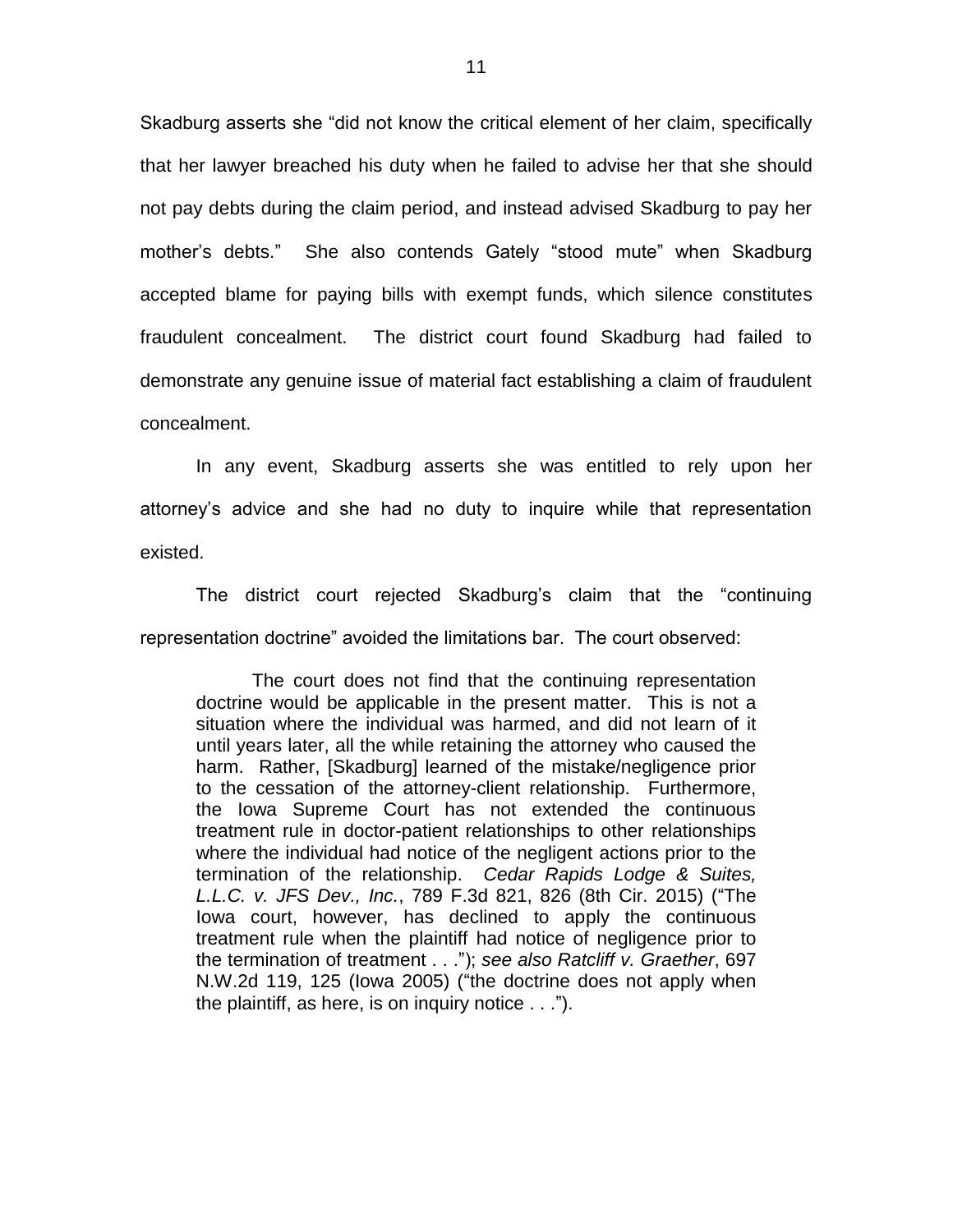The district court ruled that where, as here, the client learned of the mistake/negligence prior to the cessation of the attorney-client relationship; the client was on inquiry notice.<sup>3</sup> *See Franzen*, 377 N.W.2d at 662.

We conclude, however, Skadburg as administrator, was entitled to rely upon the advice of counsel, and "it would be palpably unjust and quite unreasonable" to require her to obtain a second opinion while that relationship lasted. *Dudden*, 543 N.W.2d at 629. Here, Skadburg was aware of the error in prematurely paying debts but there is a genuine issue of material fact on the issue of when she knew of the cause of action. *See id.* at 628 ("[T]he statute of limitations does not begin to run until the injured party knows or can be charged with the knowledge of the existence of [their] cause of action.").

The parties argue about when the attorney-client relationship ended. Gately urges that the relationship ended with the closing of the estate by order dated August 18, 2010. If accepted, Gately's position would require a finding the statute of limitations had run the day before the case was filed.

Skadburg, on the other hand, maintains the attorney-client relationship continued until August 31, 2010, the date of the letter Gately advised her: "Enclosed for your records is the Order of the Court Approving Final and

 $\overline{a}$ 

<sup>3</sup> *Franzen*, 377 N.W.2d at 662 states:

Under the discovery rule, the statute of limitations begins to run when the injured person discovers or in the exercise of reasonable care should have discovered the allegedly wrongful act. *Chrischilles v. Griswold*, 150 N.W.2d 94, 100 (Iowa 1967). "The question in any case is not, What did the plaintiff know of the injury done him? but, What might he have known, by the means of information within his reach, with the vigilance which the law requires of him?" *Id.* The rule is based on the theory that a statute of limitations should not bar the remedy of a person who has been excusably unaware of the existence of the cause of action. *Flynn v. Lucas Cty. Mem'l Hospital*, 203 N.W.2d 613, 616 (Iowa 1973).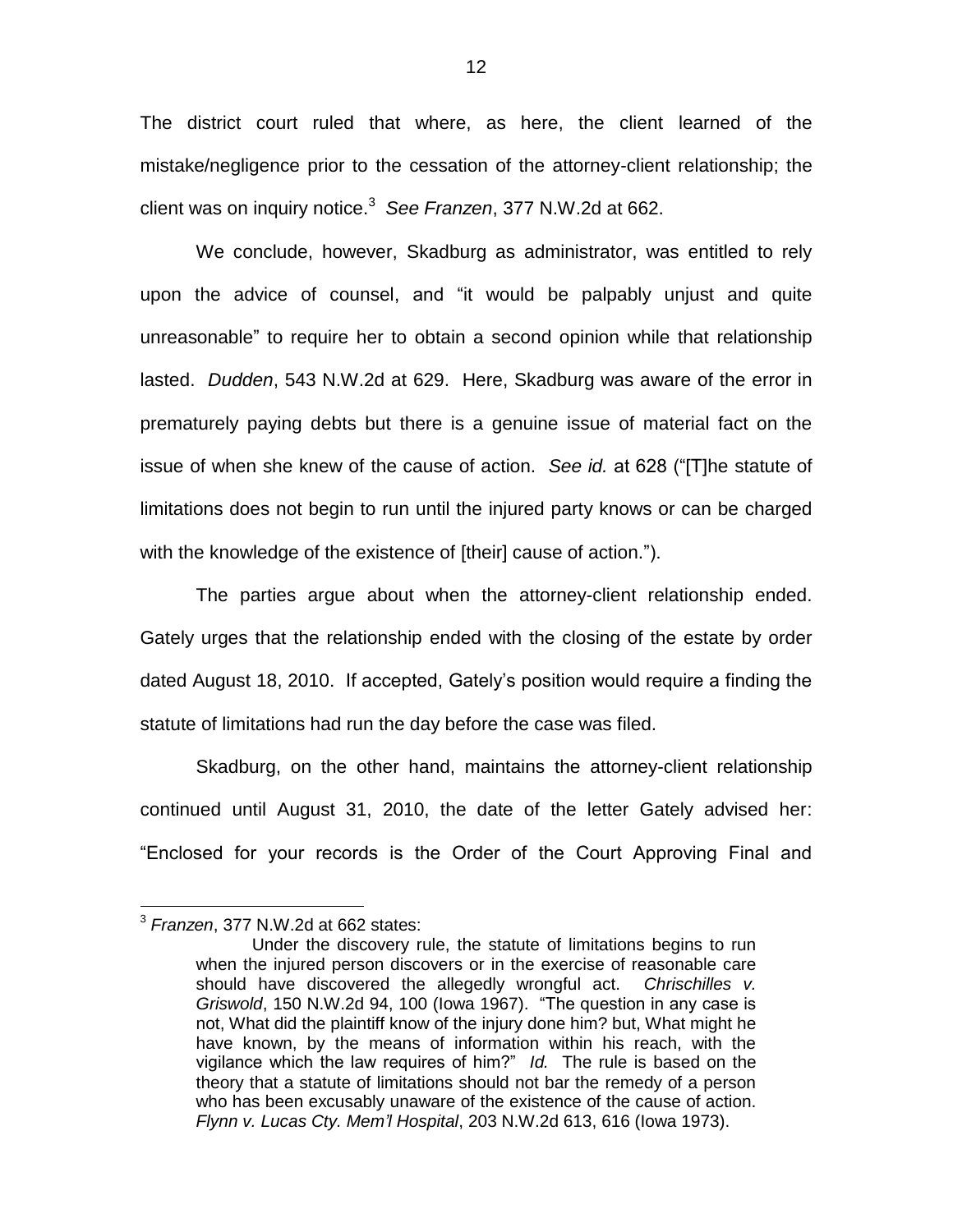Supplemental Final Reports and discharging Administrator. In essence, this is the final step and the estate is now closed and you are discharged as the Administrator." We find Skadburg has the better position. For the same reasons a client is entitled to rely upon counsel's superior knowledge, a client's potential malpractice action should not be precluded by the termination of the attorneyclient relationship before being given notice it has ended.

There is a genuine issue of material fact as to when Skadburg had knowledge of her cause of action and, if she did not, the statute of limitations would not have begun until August 31, 2010. This case was filed within five years of August 31, 2010. Because there remains a genuine issue of material fact, the court erred in granting summary judgment, and we reverse and remand for further proceedings.

#### **REVERSED AND REMANDED.**

Tabor, J., concurs; McDonald, J., dissents.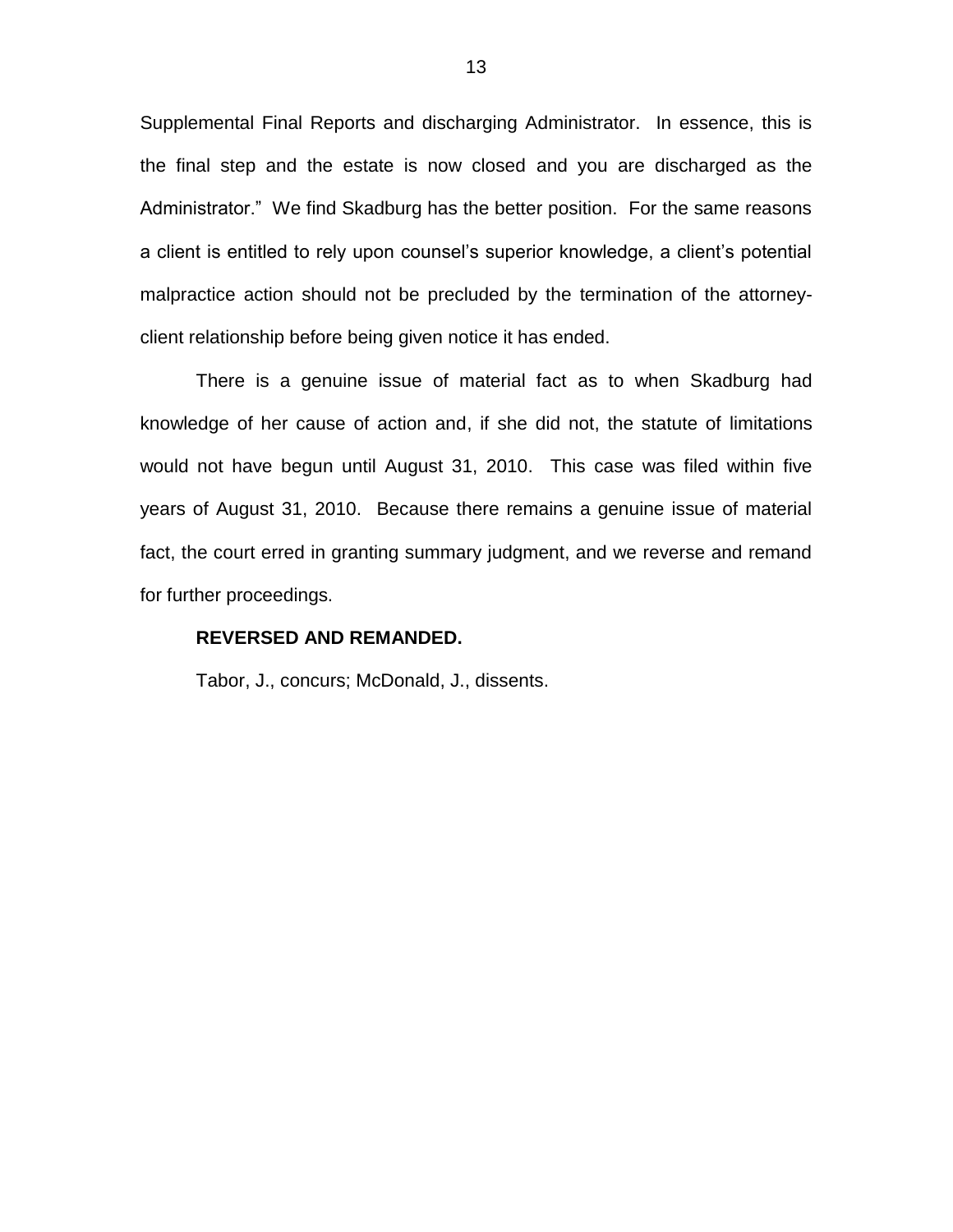## **MCDONALD, Judge** (dissenting)

I dissent. Skadburg's claim is barred by the statute of limitations. There is no disputed question of fact that needs to be resolved in reaching that conclusion. The statute of limitations for a claim of legal malpractice is five years. *See* Iowa Code § 614.1(4) (2015); *Venard v. Winter*, 524 N.W.2d 163, 166 (Iowa 1994) (holding five-year statute of limitations applied to claim of legal malpractice). Skadburg concedes the alleged negligence in this case occurred "from the time of her appointment on November 6, 2008 through December of 2008." The petition was filed almost seven years later in August of 2015. The plaintiff admits her petition "was filed more than five years after the acts of negligence." Her untimely claim is barred.

Application of the discovery rule does not avoid the bar. "[T]he discovery rule applies to statute of limitation questions in legal malpractice claims." *Dudden v. Goodman*, 543 N.W.2d 624, 627 (Iowa Ct. App. 1995). In *Dudden*, this court stated "the statute of limitations does not begin to run until the injured party knows or can be charged with the knowledge of the existence of [her] cause of action." *Id.* at 628. In that case, we held the discovery rule tolled the statute of limitations because "the executor in the . . . case did not know the estate had been injured . . . . There was nothing to put her on notice." *Id.* at 626. We further noted the executor "had no reasonable means of knowing the estate's attorney may have caused the estate to pay excessive federal estate and Iowa inheritance taxes." *Id.* at 628. Unlike the plaintiff in *Dudden*, there is no dispute Skadburg had actual and inquiry notice of her cause of action more than five years prior to filing. On December 30, 2009, Skadburg sent an email to counsel

14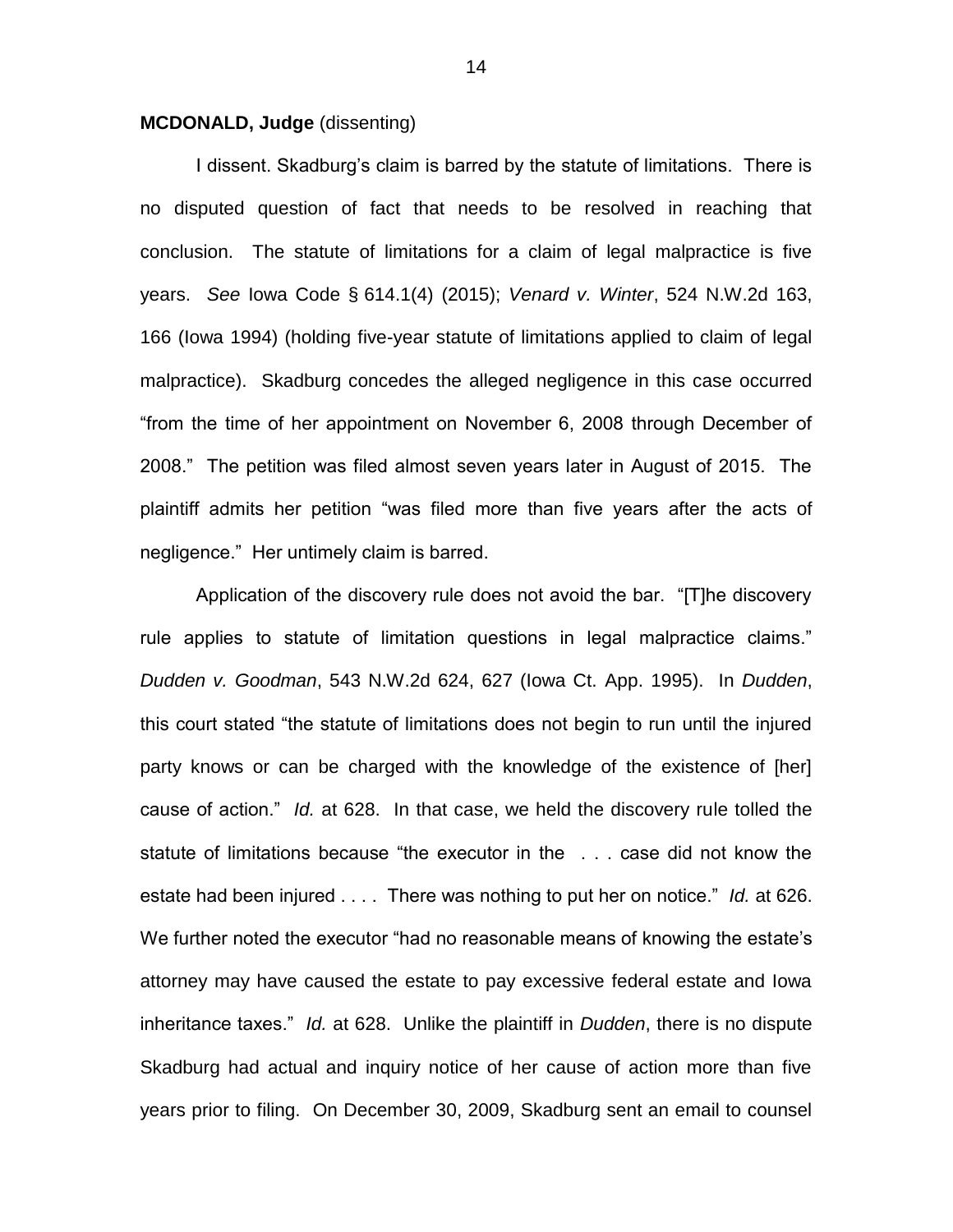and cited counsel's erroneous advice and resulting injury as a point of leverage in contesting the fees. She wrote, "[B]ut I will be honest, not willing to pay the usual fee . . . . It seems there has been miscommunication in all of this. Paying off mom's debt with money that should not have been part of the estate was one of the issues which has arisen." In March 2010, Skadburg wrote another email to counsel asking whether "any of the money paid to other creditors refundable since those should not have been paid of the estate assets?" Again, unlike *Dudden*, the plaintiff in this case explicitly expressed her awareness of the bad advice and resulting injury. Because Skadburg had actual knowledge of the alleged breach and injury by March 2010, at the latest, application of the discovery rule does not avoid the bar.

I disagree with my colleagues' reading of *Vossoughi v. Polaschek*, 859 N.W. 2d 643, 650 (Iowa 2015). That case does not support Skadburg's claim; it actually forecloses the claim. In that case, the supreme court held "the statute of limitations does not begin to run on a legal malpractice claim until the cause of action accrues. The cause of action accrues when the client sustains an actual, nonspeculative injury and has actual or imputed knowledge of the other elements of the claim." *Vossoughi*, 859 N.W.2d at 652. A party has imputed knowledge when the party has inquiry notice of the claim. *See id.* at 652 n.4. "A party is placed on inquiry notice when a person gains sufficient knowledge of facts that would put that person on notice of the existence of a problem or potential problem." *Id.* The supreme court further held the plaintiff's claim was not barred by the statute of limitations because, although the negligence occurred at an earlier date, the negligence did not cause injury in the form of monetary damages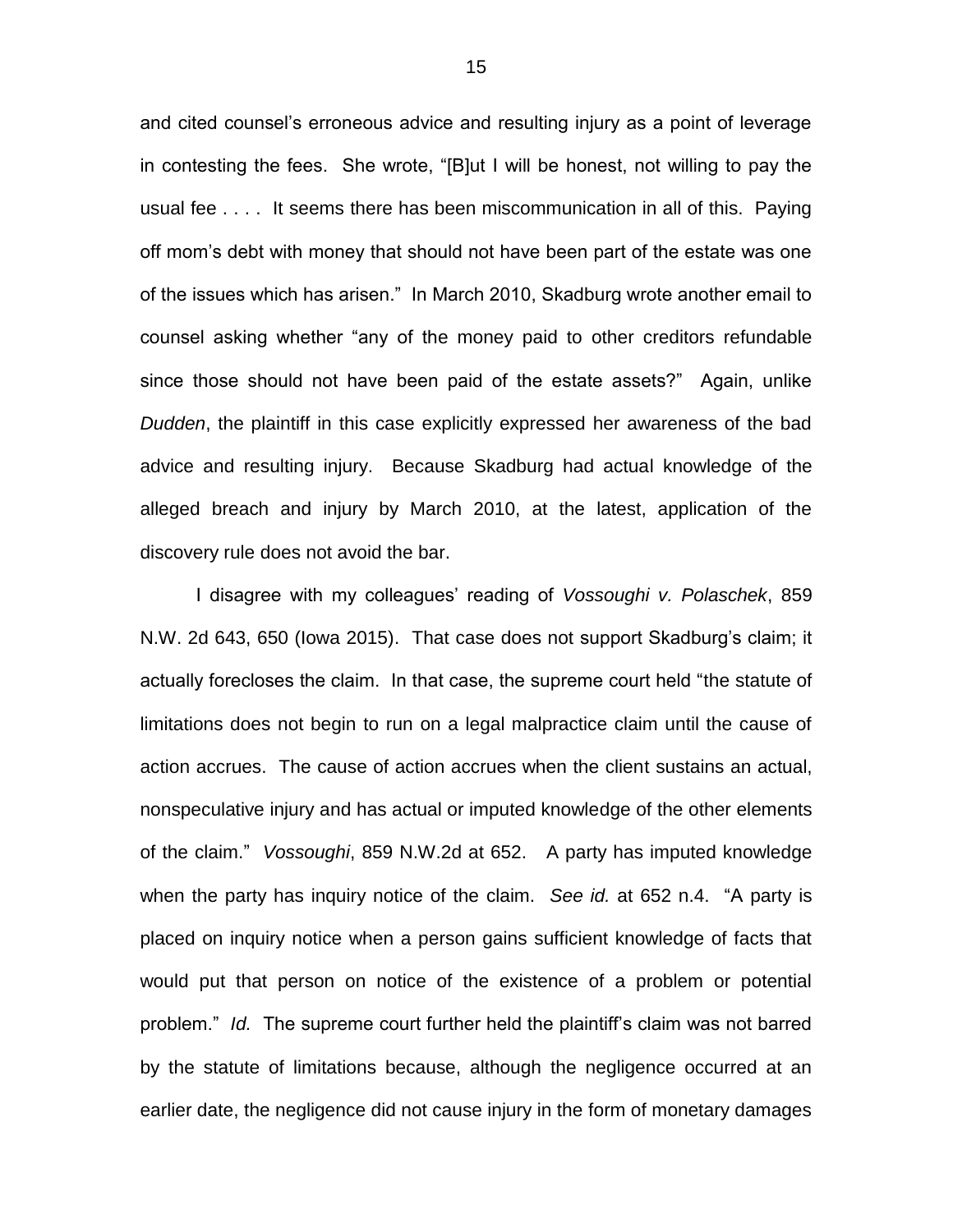until a later date. *See id.* at 654. It was this later date on which the claim finally accrued because the plaintiff sustained an "actual, nonspeculative injury." *See id.* Unlike that case, here it is not disputed that Skadburg suffered an actual, nonspeculative injury when she paid the estate's debts in 2008. It is also not disputed that Skadburg had actual knowledge of the alleged breach of duty. Skadburg told Gatley "no use second guessing now as [the debts] have been paid and that is that." Thus, pursuant to *Vossoughi*, Skadburg's claim accrued, at the latest, in March 2010, which was more than five years prior to the date upon which her petition was filed.

In my view, Skadburg implicitly acknowledges her claim is barred by the statute of limitations. She does not even claim that her attorney's advice to pay the estate's debts with non-estate assets was negligent. Instead, she claims the attorney was negligent because he failed to advise her on the appropriate time to pay such debts. Specifically, she claims he should have told her not to pay the claims "until four months after the second publication of the estate notice." She has framed her claim this way because the more direct claim—that her attorney gave her bad advice regarding the payment of estate debts with non-estate assets—is clearly barred by the statute of limitations. I would conclude Skadburg's more limited claim is also barred by the statute of limitations because the supreme court has disallowed such jiggery-pokery to avoid the statute of limitations. "Our law does not allow the splitting of a cause of action, and any effort to do so to avoid the commencement of the statute of limitations would be inconsistent with the purpose of cutting off stale claims." *Rathje v. Mercy Hosp.*, 745 N.W.2d 443, 458 (Iowa 2008).